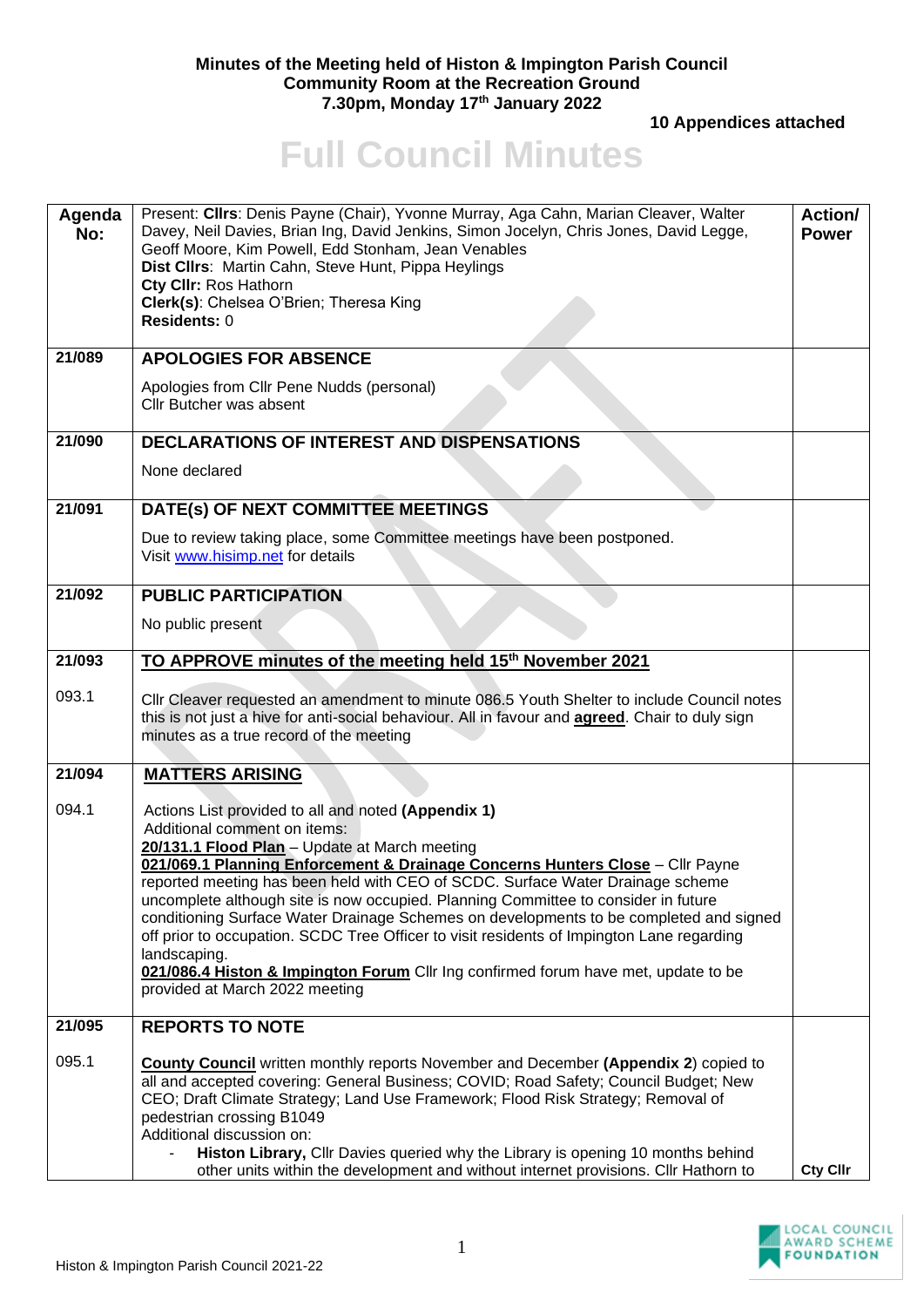| District Councillor written monthly reports November and December (Appendix 3) copied<br>to all and accepted covering: Local Plan; Investment Strategy; Capital Strategy; Grant Aid<br>Support; Monopole Applications; Impington Farm; COVID; Green Bins; Dates for the Diary<br>Additional discussion on:<br>Mere Way S278 agreement with County Council. Cllr Payne noted the Parish<br>Council has received no correspondence or opportunity to comment, noting Sunclose<br>Farm has also not been approached for comment. Dist Cllrs to review and feedback.<br>Cllr Ing also noted Greater Cambridge Partnership plans for fast transport link has<br><b>Dist</b><br>also not been shared with the Council for comment<br><b>Cllrs</b><br><b>Cultural Strategy feedback welcomed</b><br>$\blacksquare$<br>Monopole Applications Cllr Payne report recent application has been refused, Dist<br>CIIr Heylings suggested Council thinks about suitable locations as these are likely to<br>not go away. Cllr Jocelyn has made contact with applicant, awaiting a response but<br>reported Planning Committee's aspirations for a public meeting to discuss further<br>Impington Farm Dist Cllr Cahn reported building of interest has been located on the<br>site, negotiations are on-going<br>095.2<br>Clerk's Report written report provided to all and accepted (Appendix 4). No additional items<br>raised<br>095.3<br>Chairman's Report no report provided.<br>21/096<br><b>TO ACCEPT Committee Reports</b><br>Planning Committee - draft minutes 23 <sup>rd</sup> November, 14 <sup>th</sup> December, 11 <sup>th</sup> January 2022<br>096.1<br>provided to all and accepted. Next meeting due 1 <sup>st</sup> February 2022<br>Finance & Assets Committee - draft minutes 6th December, 10th January 2022 provided to<br>096.2<br>all and accepted. Next meeting due 25th April 2022<br>With agreement of the Council, Chair moved this item to the end of the meeting<br>Public Bodies (Admission to Meetings) Act 1960 Exclusion of the Press and Public - to<br>096.3<br>resolve that in accordance with Section 1(2) of the Public Bodies (Admission to<br>Meetings) Act 1960 and by reason of the confidential nature of the remainder of the<br>business, the Press and the Public be excluded from the Meeting<br>All in favour, Dist Cllrs Heylings, Cahn, Hunt and Cty Cllr Hathorn left the meeting<br><b>Employment Committee</b> - To sanction recommendations of Employment Committee<br>096.4<br>meeting held 12th January 2022.<br>1 SCP Increase backdated to 1 <sup>st</sup> October 2021 in line with Policy for:<br>Clerk; RFO; Heads Parish Groundsman; Head Parish Ranger<br>All in favour and accepted<br>Administration Assistant to be offered a permanent contract of employment. All in favour<br>and accepted. Standard contract of employment and existing job description to remain<br><b>Clerk</b><br>Public Bodies (Admission to Meetings) Act 1960 Re-admittance of the Press and the<br>096.5<br>Public - to resolve that the confidential business having been concluded, the Press<br>and the Public be re-admitted to the Meeting<br>All in favour and approved<br>TO RECEIVE FINANCE & ADMINISTRATION REPORT (Appendix 5)<br>21/097<br>097.1<br>RFO report provided to all including delegated payments, noted<br>097.2<br>Approve payment of outstanding accounts - Proposed Cllr Ing, seconded Cllr Davies, all<br>in favour and agreed<br>097.3<br>Amounts paid in noted<br>2022-2023 Precept - to approve recommendation to request precept for 2022-2023 from<br>097.4<br>South Cambridgeshire District Council of £399,660.89, an increase of 3%, making the figure | feedback and update | Hathorn |
|----------------------------------------------------------------------------------------------------------------------------------------------------------------------------------------------------------------------------------------------------------------------------------------------------------------------------------------------------------------------------------------------------------------------------------------------------------------------------------------------------------------------------------------------------------------------------------------------------------------------------------------------------------------------------------------------------------------------------------------------------------------------------------------------------------------------------------------------------------------------------------------------------------------------------------------------------------------------------------------------------------------------------------------------------------------------------------------------------------------------------------------------------------------------------------------------------------------------------------------------------------------------------------------------------------------------------------------------------------------------------------------------------------------------------------------------------------------------------------------------------------------------------------------------------------------------------------------------------------------------------------------------------------------------------------------------------------------------------------------------------------------------------------------------------------------------------------------------------------------------------------------------------------------------------------------------------------------------------------------------------------------------------------------------------------------------------------------------------------------------------------------------------------------------------------------------------------------------------------------------------------------------------------------------------------------------------------------------------------------------------------------------------------------------------------------------------------------------------------------------------------------------------------------------------------------------------------------------------------------------------------------------------------------------------------------------------------------------------------------------------------------------------------------------------------------------------------------------------------------------------------------------------------------------------------------------------------------------------------------------------------------------------------------------------------------------------------------------------------------------------------------------------------------------------------------------------------------------------------------------------------------------------------------------------------------------------------------------------------------------------------------------------------------------------------------------------------------------------------------------------------------------------------------------------------------------------------------------------------------------------------------------------------------------------------------------------------------------------|---------------------|---------|
|                                                                                                                                                                                                                                                                                                                                                                                                                                                                                                                                                                                                                                                                                                                                                                                                                                                                                                                                                                                                                                                                                                                                                                                                                                                                                                                                                                                                                                                                                                                                                                                                                                                                                                                                                                                                                                                                                                                                                                                                                                                                                                                                                                                                                                                                                                                                                                                                                                                                                                                                                                                                                                                                                                                                                                                                                                                                                                                                                                                                                                                                                                                                                                                                                                                                                                                                                                                                                                                                                                                                                                                                                                                                                                                            |                     |         |
|                                                                                                                                                                                                                                                                                                                                                                                                                                                                                                                                                                                                                                                                                                                                                                                                                                                                                                                                                                                                                                                                                                                                                                                                                                                                                                                                                                                                                                                                                                                                                                                                                                                                                                                                                                                                                                                                                                                                                                                                                                                                                                                                                                                                                                                                                                                                                                                                                                                                                                                                                                                                                                                                                                                                                                                                                                                                                                                                                                                                                                                                                                                                                                                                                                                                                                                                                                                                                                                                                                                                                                                                                                                                                                                            |                     |         |
|                                                                                                                                                                                                                                                                                                                                                                                                                                                                                                                                                                                                                                                                                                                                                                                                                                                                                                                                                                                                                                                                                                                                                                                                                                                                                                                                                                                                                                                                                                                                                                                                                                                                                                                                                                                                                                                                                                                                                                                                                                                                                                                                                                                                                                                                                                                                                                                                                                                                                                                                                                                                                                                                                                                                                                                                                                                                                                                                                                                                                                                                                                                                                                                                                                                                                                                                                                                                                                                                                                                                                                                                                                                                                                                            |                     |         |
|                                                                                                                                                                                                                                                                                                                                                                                                                                                                                                                                                                                                                                                                                                                                                                                                                                                                                                                                                                                                                                                                                                                                                                                                                                                                                                                                                                                                                                                                                                                                                                                                                                                                                                                                                                                                                                                                                                                                                                                                                                                                                                                                                                                                                                                                                                                                                                                                                                                                                                                                                                                                                                                                                                                                                                                                                                                                                                                                                                                                                                                                                                                                                                                                                                                                                                                                                                                                                                                                                                                                                                                                                                                                                                                            |                     |         |
|                                                                                                                                                                                                                                                                                                                                                                                                                                                                                                                                                                                                                                                                                                                                                                                                                                                                                                                                                                                                                                                                                                                                                                                                                                                                                                                                                                                                                                                                                                                                                                                                                                                                                                                                                                                                                                                                                                                                                                                                                                                                                                                                                                                                                                                                                                                                                                                                                                                                                                                                                                                                                                                                                                                                                                                                                                                                                                                                                                                                                                                                                                                                                                                                                                                                                                                                                                                                                                                                                                                                                                                                                                                                                                                            |                     |         |
|                                                                                                                                                                                                                                                                                                                                                                                                                                                                                                                                                                                                                                                                                                                                                                                                                                                                                                                                                                                                                                                                                                                                                                                                                                                                                                                                                                                                                                                                                                                                                                                                                                                                                                                                                                                                                                                                                                                                                                                                                                                                                                                                                                                                                                                                                                                                                                                                                                                                                                                                                                                                                                                                                                                                                                                                                                                                                                                                                                                                                                                                                                                                                                                                                                                                                                                                                                                                                                                                                                                                                                                                                                                                                                                            |                     |         |
|                                                                                                                                                                                                                                                                                                                                                                                                                                                                                                                                                                                                                                                                                                                                                                                                                                                                                                                                                                                                                                                                                                                                                                                                                                                                                                                                                                                                                                                                                                                                                                                                                                                                                                                                                                                                                                                                                                                                                                                                                                                                                                                                                                                                                                                                                                                                                                                                                                                                                                                                                                                                                                                                                                                                                                                                                                                                                                                                                                                                                                                                                                                                                                                                                                                                                                                                                                                                                                                                                                                                                                                                                                                                                                                            |                     |         |
|                                                                                                                                                                                                                                                                                                                                                                                                                                                                                                                                                                                                                                                                                                                                                                                                                                                                                                                                                                                                                                                                                                                                                                                                                                                                                                                                                                                                                                                                                                                                                                                                                                                                                                                                                                                                                                                                                                                                                                                                                                                                                                                                                                                                                                                                                                                                                                                                                                                                                                                                                                                                                                                                                                                                                                                                                                                                                                                                                                                                                                                                                                                                                                                                                                                                                                                                                                                                                                                                                                                                                                                                                                                                                                                            |                     |         |
|                                                                                                                                                                                                                                                                                                                                                                                                                                                                                                                                                                                                                                                                                                                                                                                                                                                                                                                                                                                                                                                                                                                                                                                                                                                                                                                                                                                                                                                                                                                                                                                                                                                                                                                                                                                                                                                                                                                                                                                                                                                                                                                                                                                                                                                                                                                                                                                                                                                                                                                                                                                                                                                                                                                                                                                                                                                                                                                                                                                                                                                                                                                                                                                                                                                                                                                                                                                                                                                                                                                                                                                                                                                                                                                            |                     |         |
|                                                                                                                                                                                                                                                                                                                                                                                                                                                                                                                                                                                                                                                                                                                                                                                                                                                                                                                                                                                                                                                                                                                                                                                                                                                                                                                                                                                                                                                                                                                                                                                                                                                                                                                                                                                                                                                                                                                                                                                                                                                                                                                                                                                                                                                                                                                                                                                                                                                                                                                                                                                                                                                                                                                                                                                                                                                                                                                                                                                                                                                                                                                                                                                                                                                                                                                                                                                                                                                                                                                                                                                                                                                                                                                            |                     |         |
|                                                                                                                                                                                                                                                                                                                                                                                                                                                                                                                                                                                                                                                                                                                                                                                                                                                                                                                                                                                                                                                                                                                                                                                                                                                                                                                                                                                                                                                                                                                                                                                                                                                                                                                                                                                                                                                                                                                                                                                                                                                                                                                                                                                                                                                                                                                                                                                                                                                                                                                                                                                                                                                                                                                                                                                                                                                                                                                                                                                                                                                                                                                                                                                                                                                                                                                                                                                                                                                                                                                                                                                                                                                                                                                            |                     |         |
|                                                                                                                                                                                                                                                                                                                                                                                                                                                                                                                                                                                                                                                                                                                                                                                                                                                                                                                                                                                                                                                                                                                                                                                                                                                                                                                                                                                                                                                                                                                                                                                                                                                                                                                                                                                                                                                                                                                                                                                                                                                                                                                                                                                                                                                                                                                                                                                                                                                                                                                                                                                                                                                                                                                                                                                                                                                                                                                                                                                                                                                                                                                                                                                                                                                                                                                                                                                                                                                                                                                                                                                                                                                                                                                            |                     |         |
|                                                                                                                                                                                                                                                                                                                                                                                                                                                                                                                                                                                                                                                                                                                                                                                                                                                                                                                                                                                                                                                                                                                                                                                                                                                                                                                                                                                                                                                                                                                                                                                                                                                                                                                                                                                                                                                                                                                                                                                                                                                                                                                                                                                                                                                                                                                                                                                                                                                                                                                                                                                                                                                                                                                                                                                                                                                                                                                                                                                                                                                                                                                                                                                                                                                                                                                                                                                                                                                                                                                                                                                                                                                                                                                            |                     |         |
|                                                                                                                                                                                                                                                                                                                                                                                                                                                                                                                                                                                                                                                                                                                                                                                                                                                                                                                                                                                                                                                                                                                                                                                                                                                                                                                                                                                                                                                                                                                                                                                                                                                                                                                                                                                                                                                                                                                                                                                                                                                                                                                                                                                                                                                                                                                                                                                                                                                                                                                                                                                                                                                                                                                                                                                                                                                                                                                                                                                                                                                                                                                                                                                                                                                                                                                                                                                                                                                                                                                                                                                                                                                                                                                            |                     |         |
|                                                                                                                                                                                                                                                                                                                                                                                                                                                                                                                                                                                                                                                                                                                                                                                                                                                                                                                                                                                                                                                                                                                                                                                                                                                                                                                                                                                                                                                                                                                                                                                                                                                                                                                                                                                                                                                                                                                                                                                                                                                                                                                                                                                                                                                                                                                                                                                                                                                                                                                                                                                                                                                                                                                                                                                                                                                                                                                                                                                                                                                                                                                                                                                                                                                                                                                                                                                                                                                                                                                                                                                                                                                                                                                            |                     |         |
|                                                                                                                                                                                                                                                                                                                                                                                                                                                                                                                                                                                                                                                                                                                                                                                                                                                                                                                                                                                                                                                                                                                                                                                                                                                                                                                                                                                                                                                                                                                                                                                                                                                                                                                                                                                                                                                                                                                                                                                                                                                                                                                                                                                                                                                                                                                                                                                                                                                                                                                                                                                                                                                                                                                                                                                                                                                                                                                                                                                                                                                                                                                                                                                                                                                                                                                                                                                                                                                                                                                                                                                                                                                                                                                            |                     |         |
|                                                                                                                                                                                                                                                                                                                                                                                                                                                                                                                                                                                                                                                                                                                                                                                                                                                                                                                                                                                                                                                                                                                                                                                                                                                                                                                                                                                                                                                                                                                                                                                                                                                                                                                                                                                                                                                                                                                                                                                                                                                                                                                                                                                                                                                                                                                                                                                                                                                                                                                                                                                                                                                                                                                                                                                                                                                                                                                                                                                                                                                                                                                                                                                                                                                                                                                                                                                                                                                                                                                                                                                                                                                                                                                            |                     |         |
|                                                                                                                                                                                                                                                                                                                                                                                                                                                                                                                                                                                                                                                                                                                                                                                                                                                                                                                                                                                                                                                                                                                                                                                                                                                                                                                                                                                                                                                                                                                                                                                                                                                                                                                                                                                                                                                                                                                                                                                                                                                                                                                                                                                                                                                                                                                                                                                                                                                                                                                                                                                                                                                                                                                                                                                                                                                                                                                                                                                                                                                                                                                                                                                                                                                                                                                                                                                                                                                                                                                                                                                                                                                                                                                            |                     |         |
|                                                                                                                                                                                                                                                                                                                                                                                                                                                                                                                                                                                                                                                                                                                                                                                                                                                                                                                                                                                                                                                                                                                                                                                                                                                                                                                                                                                                                                                                                                                                                                                                                                                                                                                                                                                                                                                                                                                                                                                                                                                                                                                                                                                                                                                                                                                                                                                                                                                                                                                                                                                                                                                                                                                                                                                                                                                                                                                                                                                                                                                                                                                                                                                                                                                                                                                                                                                                                                                                                                                                                                                                                                                                                                                            |                     |         |
|                                                                                                                                                                                                                                                                                                                                                                                                                                                                                                                                                                                                                                                                                                                                                                                                                                                                                                                                                                                                                                                                                                                                                                                                                                                                                                                                                                                                                                                                                                                                                                                                                                                                                                                                                                                                                                                                                                                                                                                                                                                                                                                                                                                                                                                                                                                                                                                                                                                                                                                                                                                                                                                                                                                                                                                                                                                                                                                                                                                                                                                                                                                                                                                                                                                                                                                                                                                                                                                                                                                                                                                                                                                                                                                            |                     |         |
|                                                                                                                                                                                                                                                                                                                                                                                                                                                                                                                                                                                                                                                                                                                                                                                                                                                                                                                                                                                                                                                                                                                                                                                                                                                                                                                                                                                                                                                                                                                                                                                                                                                                                                                                                                                                                                                                                                                                                                                                                                                                                                                                                                                                                                                                                                                                                                                                                                                                                                                                                                                                                                                                                                                                                                                                                                                                                                                                                                                                                                                                                                                                                                                                                                                                                                                                                                                                                                                                                                                                                                                                                                                                                                                            |                     |         |
|                                                                                                                                                                                                                                                                                                                                                                                                                                                                                                                                                                                                                                                                                                                                                                                                                                                                                                                                                                                                                                                                                                                                                                                                                                                                                                                                                                                                                                                                                                                                                                                                                                                                                                                                                                                                                                                                                                                                                                                                                                                                                                                                                                                                                                                                                                                                                                                                                                                                                                                                                                                                                                                                                                                                                                                                                                                                                                                                                                                                                                                                                                                                                                                                                                                                                                                                                                                                                                                                                                                                                                                                                                                                                                                            |                     |         |
|                                                                                                                                                                                                                                                                                                                                                                                                                                                                                                                                                                                                                                                                                                                                                                                                                                                                                                                                                                                                                                                                                                                                                                                                                                                                                                                                                                                                                                                                                                                                                                                                                                                                                                                                                                                                                                                                                                                                                                                                                                                                                                                                                                                                                                                                                                                                                                                                                                                                                                                                                                                                                                                                                                                                                                                                                                                                                                                                                                                                                                                                                                                                                                                                                                                                                                                                                                                                                                                                                                                                                                                                                                                                                                                            |                     |         |
|                                                                                                                                                                                                                                                                                                                                                                                                                                                                                                                                                                                                                                                                                                                                                                                                                                                                                                                                                                                                                                                                                                                                                                                                                                                                                                                                                                                                                                                                                                                                                                                                                                                                                                                                                                                                                                                                                                                                                                                                                                                                                                                                                                                                                                                                                                                                                                                                                                                                                                                                                                                                                                                                                                                                                                                                                                                                                                                                                                                                                                                                                                                                                                                                                                                                                                                                                                                                                                                                                                                                                                                                                                                                                                                            |                     |         |
|                                                                                                                                                                                                                                                                                                                                                                                                                                                                                                                                                                                                                                                                                                                                                                                                                                                                                                                                                                                                                                                                                                                                                                                                                                                                                                                                                                                                                                                                                                                                                                                                                                                                                                                                                                                                                                                                                                                                                                                                                                                                                                                                                                                                                                                                                                                                                                                                                                                                                                                                                                                                                                                                                                                                                                                                                                                                                                                                                                                                                                                                                                                                                                                                                                                                                                                                                                                                                                                                                                                                                                                                                                                                                                                            |                     |         |
|                                                                                                                                                                                                                                                                                                                                                                                                                                                                                                                                                                                                                                                                                                                                                                                                                                                                                                                                                                                                                                                                                                                                                                                                                                                                                                                                                                                                                                                                                                                                                                                                                                                                                                                                                                                                                                                                                                                                                                                                                                                                                                                                                                                                                                                                                                                                                                                                                                                                                                                                                                                                                                                                                                                                                                                                                                                                                                                                                                                                                                                                                                                                                                                                                                                                                                                                                                                                                                                                                                                                                                                                                                                                                                                            |                     |         |
|                                                                                                                                                                                                                                                                                                                                                                                                                                                                                                                                                                                                                                                                                                                                                                                                                                                                                                                                                                                                                                                                                                                                                                                                                                                                                                                                                                                                                                                                                                                                                                                                                                                                                                                                                                                                                                                                                                                                                                                                                                                                                                                                                                                                                                                                                                                                                                                                                                                                                                                                                                                                                                                                                                                                                                                                                                                                                                                                                                                                                                                                                                                                                                                                                                                                                                                                                                                                                                                                                                                                                                                                                                                                                                                            |                     |         |
|                                                                                                                                                                                                                                                                                                                                                                                                                                                                                                                                                                                                                                                                                                                                                                                                                                                                                                                                                                                                                                                                                                                                                                                                                                                                                                                                                                                                                                                                                                                                                                                                                                                                                                                                                                                                                                                                                                                                                                                                                                                                                                                                                                                                                                                                                                                                                                                                                                                                                                                                                                                                                                                                                                                                                                                                                                                                                                                                                                                                                                                                                                                                                                                                                                                                                                                                                                                                                                                                                                                                                                                                                                                                                                                            |                     |         |
|                                                                                                                                                                                                                                                                                                                                                                                                                                                                                                                                                                                                                                                                                                                                                                                                                                                                                                                                                                                                                                                                                                                                                                                                                                                                                                                                                                                                                                                                                                                                                                                                                                                                                                                                                                                                                                                                                                                                                                                                                                                                                                                                                                                                                                                                                                                                                                                                                                                                                                                                                                                                                                                                                                                                                                                                                                                                                                                                                                                                                                                                                                                                                                                                                                                                                                                                                                                                                                                                                                                                                                                                                                                                                                                            |                     |         |
|                                                                                                                                                                                                                                                                                                                                                                                                                                                                                                                                                                                                                                                                                                                                                                                                                                                                                                                                                                                                                                                                                                                                                                                                                                                                                                                                                                                                                                                                                                                                                                                                                                                                                                                                                                                                                                                                                                                                                                                                                                                                                                                                                                                                                                                                                                                                                                                                                                                                                                                                                                                                                                                                                                                                                                                                                                                                                                                                                                                                                                                                                                                                                                                                                                                                                                                                                                                                                                                                                                                                                                                                                                                                                                                            |                     |         |
|                                                                                                                                                                                                                                                                                                                                                                                                                                                                                                                                                                                                                                                                                                                                                                                                                                                                                                                                                                                                                                                                                                                                                                                                                                                                                                                                                                                                                                                                                                                                                                                                                                                                                                                                                                                                                                                                                                                                                                                                                                                                                                                                                                                                                                                                                                                                                                                                                                                                                                                                                                                                                                                                                                                                                                                                                                                                                                                                                                                                                                                                                                                                                                                                                                                                                                                                                                                                                                                                                                                                                                                                                                                                                                                            |                     |         |
|                                                                                                                                                                                                                                                                                                                                                                                                                                                                                                                                                                                                                                                                                                                                                                                                                                                                                                                                                                                                                                                                                                                                                                                                                                                                                                                                                                                                                                                                                                                                                                                                                                                                                                                                                                                                                                                                                                                                                                                                                                                                                                                                                                                                                                                                                                                                                                                                                                                                                                                                                                                                                                                                                                                                                                                                                                                                                                                                                                                                                                                                                                                                                                                                                                                                                                                                                                                                                                                                                                                                                                                                                                                                                                                            |                     |         |
|                                                                                                                                                                                                                                                                                                                                                                                                                                                                                                                                                                                                                                                                                                                                                                                                                                                                                                                                                                                                                                                                                                                                                                                                                                                                                                                                                                                                                                                                                                                                                                                                                                                                                                                                                                                                                                                                                                                                                                                                                                                                                                                                                                                                                                                                                                                                                                                                                                                                                                                                                                                                                                                                                                                                                                                                                                                                                                                                                                                                                                                                                                                                                                                                                                                                                                                                                                                                                                                                                                                                                                                                                                                                                                                            |                     |         |
|                                                                                                                                                                                                                                                                                                                                                                                                                                                                                                                                                                                                                                                                                                                                                                                                                                                                                                                                                                                                                                                                                                                                                                                                                                                                                                                                                                                                                                                                                                                                                                                                                                                                                                                                                                                                                                                                                                                                                                                                                                                                                                                                                                                                                                                                                                                                                                                                                                                                                                                                                                                                                                                                                                                                                                                                                                                                                                                                                                                                                                                                                                                                                                                                                                                                                                                                                                                                                                                                                                                                                                                                                                                                                                                            |                     |         |
|                                                                                                                                                                                                                                                                                                                                                                                                                                                                                                                                                                                                                                                                                                                                                                                                                                                                                                                                                                                                                                                                                                                                                                                                                                                                                                                                                                                                                                                                                                                                                                                                                                                                                                                                                                                                                                                                                                                                                                                                                                                                                                                                                                                                                                                                                                                                                                                                                                                                                                                                                                                                                                                                                                                                                                                                                                                                                                                                                                                                                                                                                                                                                                                                                                                                                                                                                                                                                                                                                                                                                                                                                                                                                                                            |                     |         |
|                                                                                                                                                                                                                                                                                                                                                                                                                                                                                                                                                                                                                                                                                                                                                                                                                                                                                                                                                                                                                                                                                                                                                                                                                                                                                                                                                                                                                                                                                                                                                                                                                                                                                                                                                                                                                                                                                                                                                                                                                                                                                                                                                                                                                                                                                                                                                                                                                                                                                                                                                                                                                                                                                                                                                                                                                                                                                                                                                                                                                                                                                                                                                                                                                                                                                                                                                                                                                                                                                                                                                                                                                                                                                                                            |                     |         |
|                                                                                                                                                                                                                                                                                                                                                                                                                                                                                                                                                                                                                                                                                                                                                                                                                                                                                                                                                                                                                                                                                                                                                                                                                                                                                                                                                                                                                                                                                                                                                                                                                                                                                                                                                                                                                                                                                                                                                                                                                                                                                                                                                                                                                                                                                                                                                                                                                                                                                                                                                                                                                                                                                                                                                                                                                                                                                                                                                                                                                                                                                                                                                                                                                                                                                                                                                                                                                                                                                                                                                                                                                                                                                                                            |                     |         |
|                                                                                                                                                                                                                                                                                                                                                                                                                                                                                                                                                                                                                                                                                                                                                                                                                                                                                                                                                                                                                                                                                                                                                                                                                                                                                                                                                                                                                                                                                                                                                                                                                                                                                                                                                                                                                                                                                                                                                                                                                                                                                                                                                                                                                                                                                                                                                                                                                                                                                                                                                                                                                                                                                                                                                                                                                                                                                                                                                                                                                                                                                                                                                                                                                                                                                                                                                                                                                                                                                                                                                                                                                                                                                                                            |                     |         |
|                                                                                                                                                                                                                                                                                                                                                                                                                                                                                                                                                                                                                                                                                                                                                                                                                                                                                                                                                                                                                                                                                                                                                                                                                                                                                                                                                                                                                                                                                                                                                                                                                                                                                                                                                                                                                                                                                                                                                                                                                                                                                                                                                                                                                                                                                                                                                                                                                                                                                                                                                                                                                                                                                                                                                                                                                                                                                                                                                                                                                                                                                                                                                                                                                                                                                                                                                                                                                                                                                                                                                                                                                                                                                                                            |                     |         |
|                                                                                                                                                                                                                                                                                                                                                                                                                                                                                                                                                                                                                                                                                                                                                                                                                                                                                                                                                                                                                                                                                                                                                                                                                                                                                                                                                                                                                                                                                                                                                                                                                                                                                                                                                                                                                                                                                                                                                                                                                                                                                                                                                                                                                                                                                                                                                                                                                                                                                                                                                                                                                                                                                                                                                                                                                                                                                                                                                                                                                                                                                                                                                                                                                                                                                                                                                                                                                                                                                                                                                                                                                                                                                                                            |                     |         |
|                                                                                                                                                                                                                                                                                                                                                                                                                                                                                                                                                                                                                                                                                                                                                                                                                                                                                                                                                                                                                                                                                                                                                                                                                                                                                                                                                                                                                                                                                                                                                                                                                                                                                                                                                                                                                                                                                                                                                                                                                                                                                                                                                                                                                                                                                                                                                                                                                                                                                                                                                                                                                                                                                                                                                                                                                                                                                                                                                                                                                                                                                                                                                                                                                                                                                                                                                                                                                                                                                                                                                                                                                                                                                                                            |                     |         |
|                                                                                                                                                                                                                                                                                                                                                                                                                                                                                                                                                                                                                                                                                                                                                                                                                                                                                                                                                                                                                                                                                                                                                                                                                                                                                                                                                                                                                                                                                                                                                                                                                                                                                                                                                                                                                                                                                                                                                                                                                                                                                                                                                                                                                                                                                                                                                                                                                                                                                                                                                                                                                                                                                                                                                                                                                                                                                                                                                                                                                                                                                                                                                                                                                                                                                                                                                                                                                                                                                                                                                                                                                                                                                                                            |                     |         |
|                                                                                                                                                                                                                                                                                                                                                                                                                                                                                                                                                                                                                                                                                                                                                                                                                                                                                                                                                                                                                                                                                                                                                                                                                                                                                                                                                                                                                                                                                                                                                                                                                                                                                                                                                                                                                                                                                                                                                                                                                                                                                                                                                                                                                                                                                                                                                                                                                                                                                                                                                                                                                                                                                                                                                                                                                                                                                                                                                                                                                                                                                                                                                                                                                                                                                                                                                                                                                                                                                                                                                                                                                                                                                                                            |                     |         |
|                                                                                                                                                                                                                                                                                                                                                                                                                                                                                                                                                                                                                                                                                                                                                                                                                                                                                                                                                                                                                                                                                                                                                                                                                                                                                                                                                                                                                                                                                                                                                                                                                                                                                                                                                                                                                                                                                                                                                                                                                                                                                                                                                                                                                                                                                                                                                                                                                                                                                                                                                                                                                                                                                                                                                                                                                                                                                                                                                                                                                                                                                                                                                                                                                                                                                                                                                                                                                                                                                                                                                                                                                                                                                                                            |                     |         |
|                                                                                                                                                                                                                                                                                                                                                                                                                                                                                                                                                                                                                                                                                                                                                                                                                                                                                                                                                                                                                                                                                                                                                                                                                                                                                                                                                                                                                                                                                                                                                                                                                                                                                                                                                                                                                                                                                                                                                                                                                                                                                                                                                                                                                                                                                                                                                                                                                                                                                                                                                                                                                                                                                                                                                                                                                                                                                                                                                                                                                                                                                                                                                                                                                                                                                                                                                                                                                                                                                                                                                                                                                                                                                                                            |                     |         |
|                                                                                                                                                                                                                                                                                                                                                                                                                                                                                                                                                                                                                                                                                                                                                                                                                                                                                                                                                                                                                                                                                                                                                                                                                                                                                                                                                                                                                                                                                                                                                                                                                                                                                                                                                                                                                                                                                                                                                                                                                                                                                                                                                                                                                                                                                                                                                                                                                                                                                                                                                                                                                                                                                                                                                                                                                                                                                                                                                                                                                                                                                                                                                                                                                                                                                                                                                                                                                                                                                                                                                                                                                                                                                                                            |                     |         |
|                                                                                                                                                                                                                                                                                                                                                                                                                                                                                                                                                                                                                                                                                                                                                                                                                                                                                                                                                                                                                                                                                                                                                                                                                                                                                                                                                                                                                                                                                                                                                                                                                                                                                                                                                                                                                                                                                                                                                                                                                                                                                                                                                                                                                                                                                                                                                                                                                                                                                                                                                                                                                                                                                                                                                                                                                                                                                                                                                                                                                                                                                                                                                                                                                                                                                                                                                                                                                                                                                                                                                                                                                                                                                                                            |                     |         |
|                                                                                                                                                                                                                                                                                                                                                                                                                                                                                                                                                                                                                                                                                                                                                                                                                                                                                                                                                                                                                                                                                                                                                                                                                                                                                                                                                                                                                                                                                                                                                                                                                                                                                                                                                                                                                                                                                                                                                                                                                                                                                                                                                                                                                                                                                                                                                                                                                                                                                                                                                                                                                                                                                                                                                                                                                                                                                                                                                                                                                                                                                                                                                                                                                                                                                                                                                                                                                                                                                                                                                                                                                                                                                                                            |                     |         |
|                                                                                                                                                                                                                                                                                                                                                                                                                                                                                                                                                                                                                                                                                                                                                                                                                                                                                                                                                                                                                                                                                                                                                                                                                                                                                                                                                                                                                                                                                                                                                                                                                                                                                                                                                                                                                                                                                                                                                                                                                                                                                                                                                                                                                                                                                                                                                                                                                                                                                                                                                                                                                                                                                                                                                                                                                                                                                                                                                                                                                                                                                                                                                                                                                                                                                                                                                                                                                                                                                                                                                                                                                                                                                                                            |                     |         |
|                                                                                                                                                                                                                                                                                                                                                                                                                                                                                                                                                                                                                                                                                                                                                                                                                                                                                                                                                                                                                                                                                                                                                                                                                                                                                                                                                                                                                                                                                                                                                                                                                                                                                                                                                                                                                                                                                                                                                                                                                                                                                                                                                                                                                                                                                                                                                                                                                                                                                                                                                                                                                                                                                                                                                                                                                                                                                                                                                                                                                                                                                                                                                                                                                                                                                                                                                                                                                                                                                                                                                                                                                                                                                                                            |                     |         |
|                                                                                                                                                                                                                                                                                                                                                                                                                                                                                                                                                                                                                                                                                                                                                                                                                                                                                                                                                                                                                                                                                                                                                                                                                                                                                                                                                                                                                                                                                                                                                                                                                                                                                                                                                                                                                                                                                                                                                                                                                                                                                                                                                                                                                                                                                                                                                                                                                                                                                                                                                                                                                                                                                                                                                                                                                                                                                                                                                                                                                                                                                                                                                                                                                                                                                                                                                                                                                                                                                                                                                                                                                                                                                                                            |                     |         |
|                                                                                                                                                                                                                                                                                                                                                                                                                                                                                                                                                                                                                                                                                                                                                                                                                                                                                                                                                                                                                                                                                                                                                                                                                                                                                                                                                                                                                                                                                                                                                                                                                                                                                                                                                                                                                                                                                                                                                                                                                                                                                                                                                                                                                                                                                                                                                                                                                                                                                                                                                                                                                                                                                                                                                                                                                                                                                                                                                                                                                                                                                                                                                                                                                                                                                                                                                                                                                                                                                                                                                                                                                                                                                                                            |                     |         |
|                                                                                                                                                                                                                                                                                                                                                                                                                                                                                                                                                                                                                                                                                                                                                                                                                                                                                                                                                                                                                                                                                                                                                                                                                                                                                                                                                                                                                                                                                                                                                                                                                                                                                                                                                                                                                                                                                                                                                                                                                                                                                                                                                                                                                                                                                                                                                                                                                                                                                                                                                                                                                                                                                                                                                                                                                                                                                                                                                                                                                                                                                                                                                                                                                                                                                                                                                                                                                                                                                                                                                                                                                                                                                                                            |                     |         |
|                                                                                                                                                                                                                                                                                                                                                                                                                                                                                                                                                                                                                                                                                                                                                                                                                                                                                                                                                                                                                                                                                                                                                                                                                                                                                                                                                                                                                                                                                                                                                                                                                                                                                                                                                                                                                                                                                                                                                                                                                                                                                                                                                                                                                                                                                                                                                                                                                                                                                                                                                                                                                                                                                                                                                                                                                                                                                                                                                                                                                                                                                                                                                                                                                                                                                                                                                                                                                                                                                                                                                                                                                                                                                                                            |                     |         |

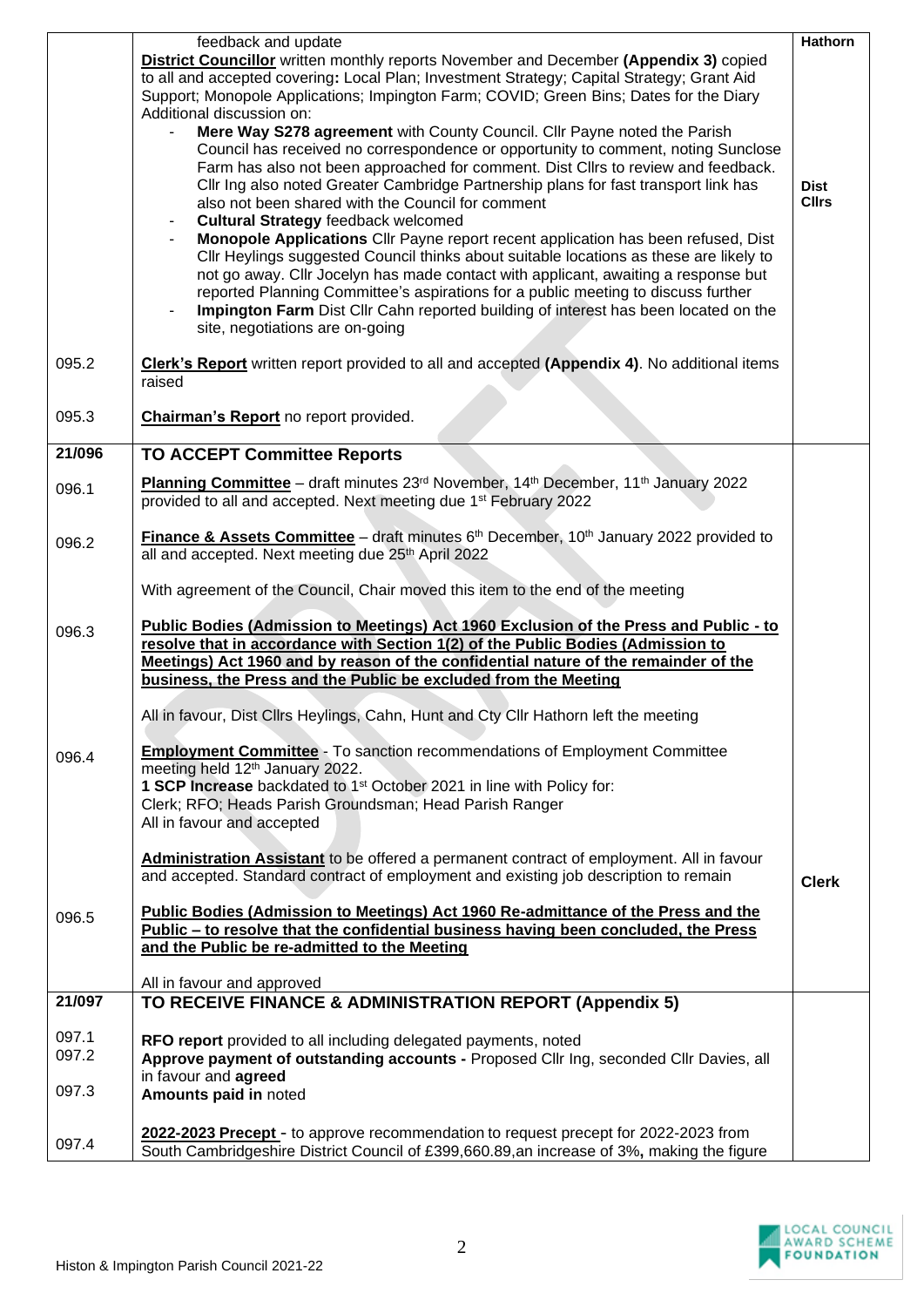|        | £119.89 per annum on a Band D property, with Council Tax rates continuing to be equal for<br>the two parishes. Supporting paper provided to all (Appendix 6)<br>Cllr Jenkins thanked all Committee Chairs and congratulated all involved on the smooth<br>process.                                                                                                                                                                                                                                                                                  |                                     |
|--------|-----------------------------------------------------------------------------------------------------------------------------------------------------------------------------------------------------------------------------------------------------------------------------------------------------------------------------------------------------------------------------------------------------------------------------------------------------------------------------------------------------------------------------------------------------|-------------------------------------|
|        | Proposed Cllr Jenkins, seconded Cllr Moore, all in favour and accepted, Histon & Impington<br>Parish Council to request a precept for 2022-23 from South Cambridgeshire District Council<br>of £399,660.89, an increase of 3%.                                                                                                                                                                                                                                                                                                                      |                                     |
| 21/098 | <b>Other Matters</b>                                                                                                                                                                                                                                                                                                                                                                                                                                                                                                                                |                                     |
| 098.1  | <b>Council to Authorise Purchase of Microsoft Office 365 Annual Subscription delegating</b><br>spend up to £3000 including migration costs to Working Group. Paper outlining process and<br>quotes received copied to all (Appendix 7). Cllr Jones updated all on meetings held to date,<br>input from the Office team and suppliers contacted. He thanked RFO for sending specification<br>to four companies, three of which provided detailed quotations.<br>Proposed Cllr Jones, seconded Cllr Stonham, 1 abstention, all in favour and approved |                                     |
| 098.2  | <b>MS365 Email and Document Management Policy</b> to support the transition to Microsoft<br>Office 365. Draft policy provided to all for information only (Appendix 8). Comments to be<br>submitted to Cllr Jones by 31 <sup>st</sup> January                                                                                                                                                                                                                                                                                                       |                                     |
| 098.3  | Histon & Impington Green Spaces update and recommendations for approval within the<br>report provided to all (Appendix 9) covering:<br>Proposed 22-23 budget of £10,000<br>Histon & Impington Parish Council makes a grant of £20,000 to Histon & Impington<br>Green Spaces or otherwise provides £20,000;                                                                                                                                                                                                                                          |                                     |
|        | Histon & Impington Parish Council extends a line of credit to Histon & Impington<br>Green Spaces for a further £30,000; and<br>These arrangements be formalised in a contract which also sets out Histon &                                                                                                                                                                                                                                                                                                                                          |                                     |
|        | Impington Green Spaces' promise regarding its stewardship of Long Meadow and the<br>Croft Close Set Aside for the wider benefit of the Community.<br>Cllrs Jenkins and Payne reminded all of their position as Council appointed Trustees for the                                                                                                                                                                                                                                                                                                   |                                     |
|        | Charity. Additional discussion covered:<br>Clarity on funds to be reimbursed to Council                                                                                                                                                                                                                                                                                                                                                                                                                                                             |                                     |
|        | Request for further information regarding potential liability. Cllr Jenkins to draft for<br>next agenda<br>Request for motion to be amended to reflect all funds repayable to Council and at                                                                                                                                                                                                                                                                                                                                                        | <b>Next</b><br>Agenda               |
|        | that point Council decides on any donation<br>Risk of funds not being raised and loss of momentum in the Community.                                                                                                                                                                                                                                                                                                                                                                                                                                 |                                     |
|        | Following feedback, Cllr Jenkins amended motion to read:<br>Proposed 22-23 budget of £10,000<br>Histon & Impington Parish Council extends a line of credit to Histon & Impington<br>$\qquad \qquad \blacksquare$                                                                                                                                                                                                                                                                                                                                    |                                     |
|        | Green Spaces for a further £50,000<br>Histon & Impington Parish Council will determine whether to make a donation or to<br>$\qquad \qquad \blacksquare$<br>reduce the repayment terms from Histon and Impington Green Spaces<br>These arrangements be formalised in a contract which also sets out Histon &<br>$\qquad \qquad \blacksquare$<br>Impington Green Spaces' promise regarding its stewardship of Long Meadow and the<br>Croft Close Set Aside for the wide benefit of the Community.                                                     |                                     |
|        | Proposed Cllr Jenkins, seconded Cllr Stonham, 2 abstentions, all in favour and approved.<br>Contract and Draft Heads of Terms to be progressed, Cllr Jenkins to draft with the support of<br>Cllr Ing                                                                                                                                                                                                                                                                                                                                               | Cllr<br>Jenkins/<br><b>Clir Ing</b> |
| 098.4  | <b>Meeting the Recreation Needs of Histon and Impington</b> paper proposing six motions for<br>consideration copied to all (Appendix 10)<br>Additional discussion covered:<br>Point to be amended to read 'constructive discussion with Chivers                                                                                                                                                                                                                                                                                                     |                                     |
|        | Initial contact has been with Chivers and they look forward to discussing options<br>further<br>Projects simply flagging intent, no commitment from Council to see through                                                                                                                                                                                                                                                                                                                                                                          |                                     |